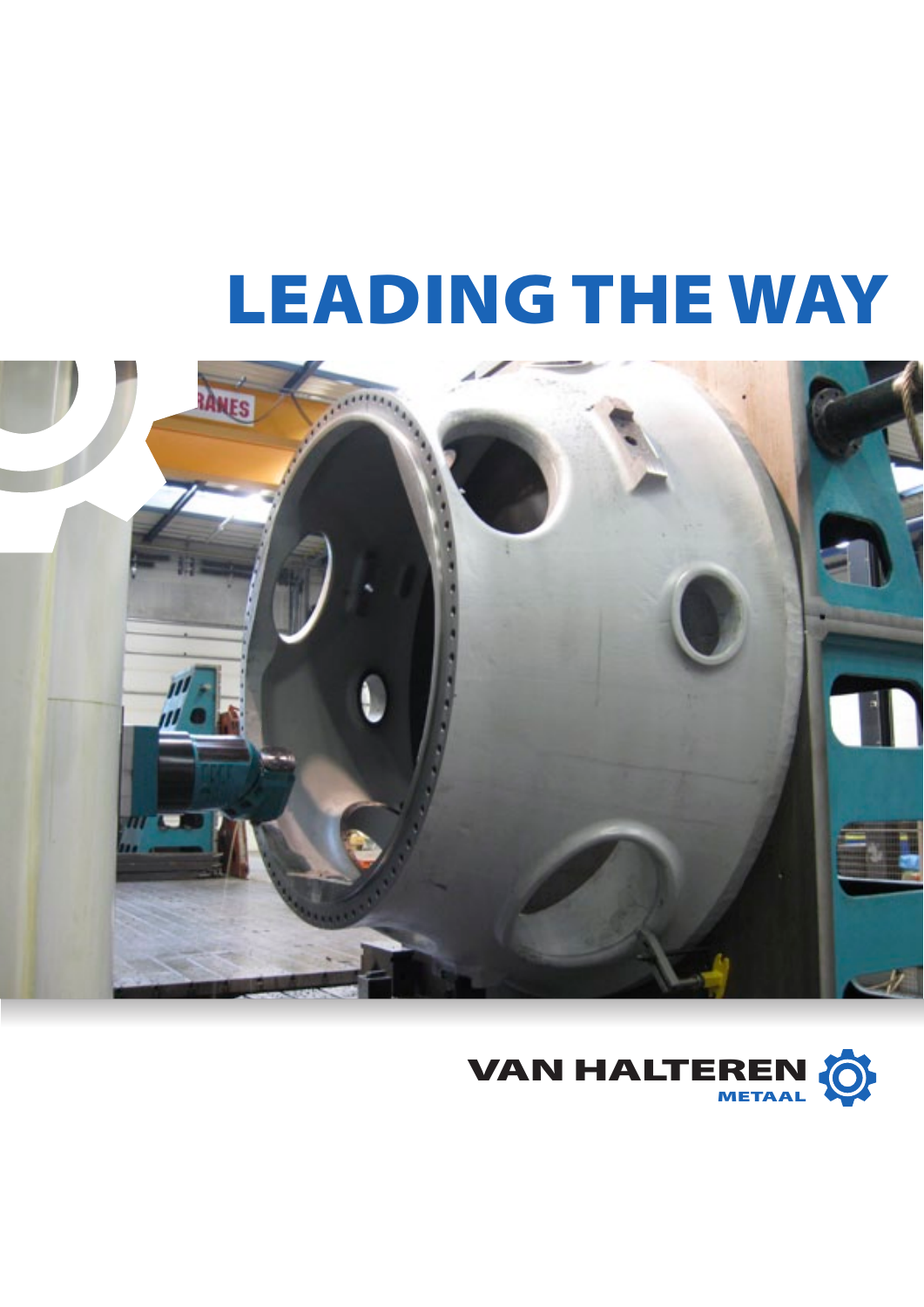Van Halteren Metaal offers an one-stopshop solution for its partners and has the following key competencies:

**and 5-axis simultaneously)**

- **• CNC milling (3-axis, 4-axis**
- **• CNC** boring
- **• CNC turning**
- **• Certified welding work**
- 
- **• Engineering**
- **• Project Management**
- **• Assembly**

**• Integrated quality assurance**

If required Van Halteren Metaal can manage complete projects where we





**At Van Halteren we believe that** what they do and for whom<br> **there must be a challenge in** is a matter of course. Our org **something completely new.**<br> **Something completely new.**<br> **Something that no-one has ever tried** Working on development pr **there must be a challenge in everything we do. This sometimes means an extension or adjustment to an existing product or sometimes something completely new. before. Something that encourages us to find creative solutions and above all which makes this fun to do.**

provide full service for our clients. Our strength lies in particular in projects in which a combination of certified welding work and high quality machining is required. From (co-)engineering to final assembly, Van Halteren is the partner for clients from different sectors including: Offshore, Semi-conductors, Defence, Automotive, Wind energy, Mining, Mechanical and Instrument engineering.

transparent and communication working on development project<br>We have long-term partnerships what they do and for whom high quality is a matter of course. Our organisation is lines are short. The staff turnover is small. New technologies provide a constant challenge. We are constantly working on development projects. with our relations – both clients and suppliers.



## VAN HALTEREN O

## VAN HALTEREN

**Under the name Van Halteren Metaal, since our establishment as an industrial supplier in 1969, we have been focussing on clients from a wide range of markets. Van Halteren has modern machinery and a well equipped construction workshop.** Under the name Van Halteren <br>Metaal, since our establishment and 5-axis simultaned and 5-axis simultaned and 5-axis simultaned and 5-axis simultaned and 5-axis simultaned and  $\frac{1}{2}$ .



To achieve this we have dedicated people working for us who are proud of As part of the Van Halteren Group, a Dutch family business that offers work to over 250 employees, we operate fully independently and autonomously. Constant innovation, lots of experience, competence and not least cooperation with our relations make it possible to offer a great variety of products and services.